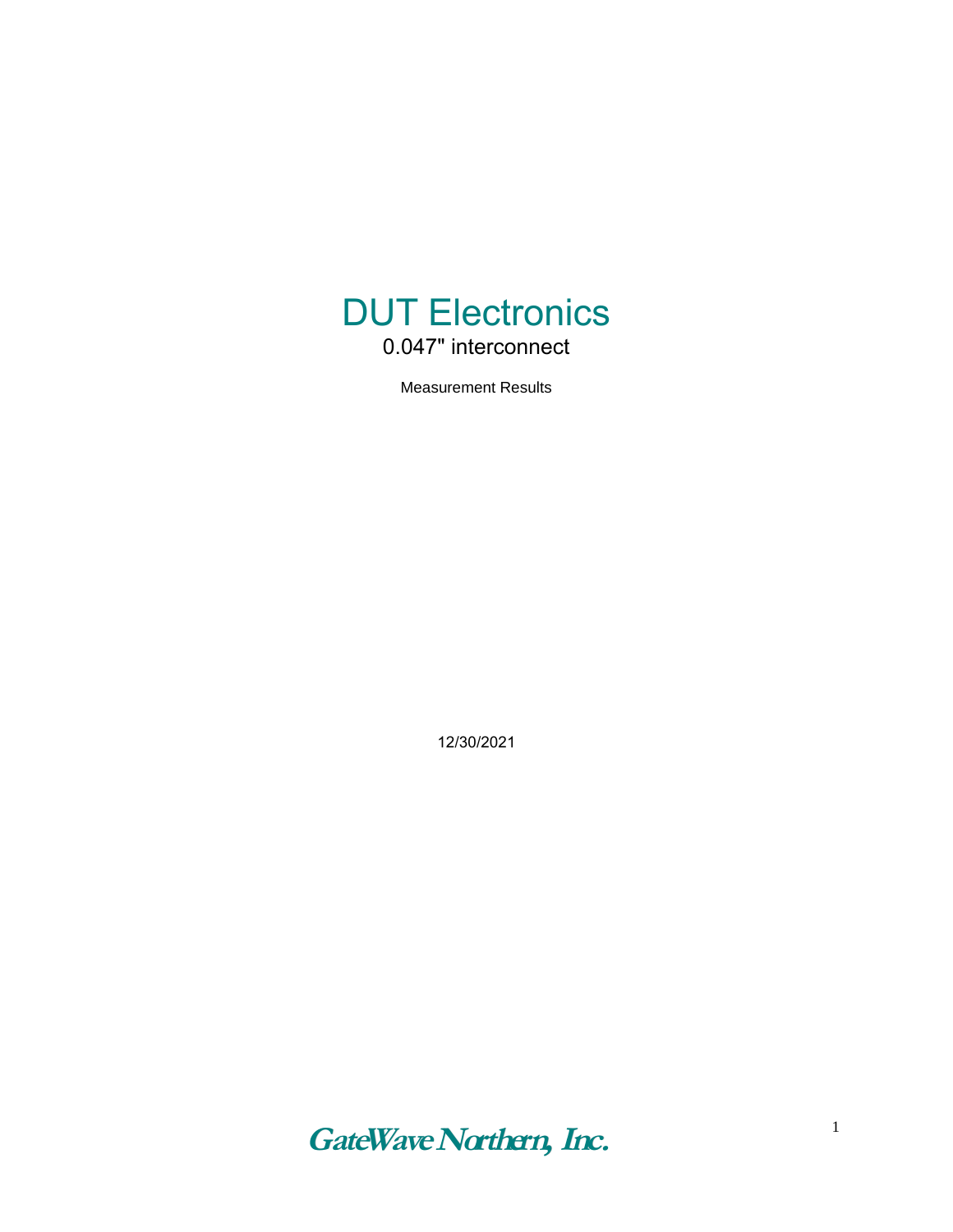### **Table of Contents**

| Овјести е постановни податници податници податници податници податници податници податници податници податници п |  |
|------------------------------------------------------------------------------------------------------------------|--|
|                                                                                                                  |  |
|                                                                                                                  |  |
|                                                                                                                  |  |
|                                                                                                                  |  |
|                                                                                                                  |  |
|                                                                                                                  |  |
|                                                                                                                  |  |
|                                                                                                                  |  |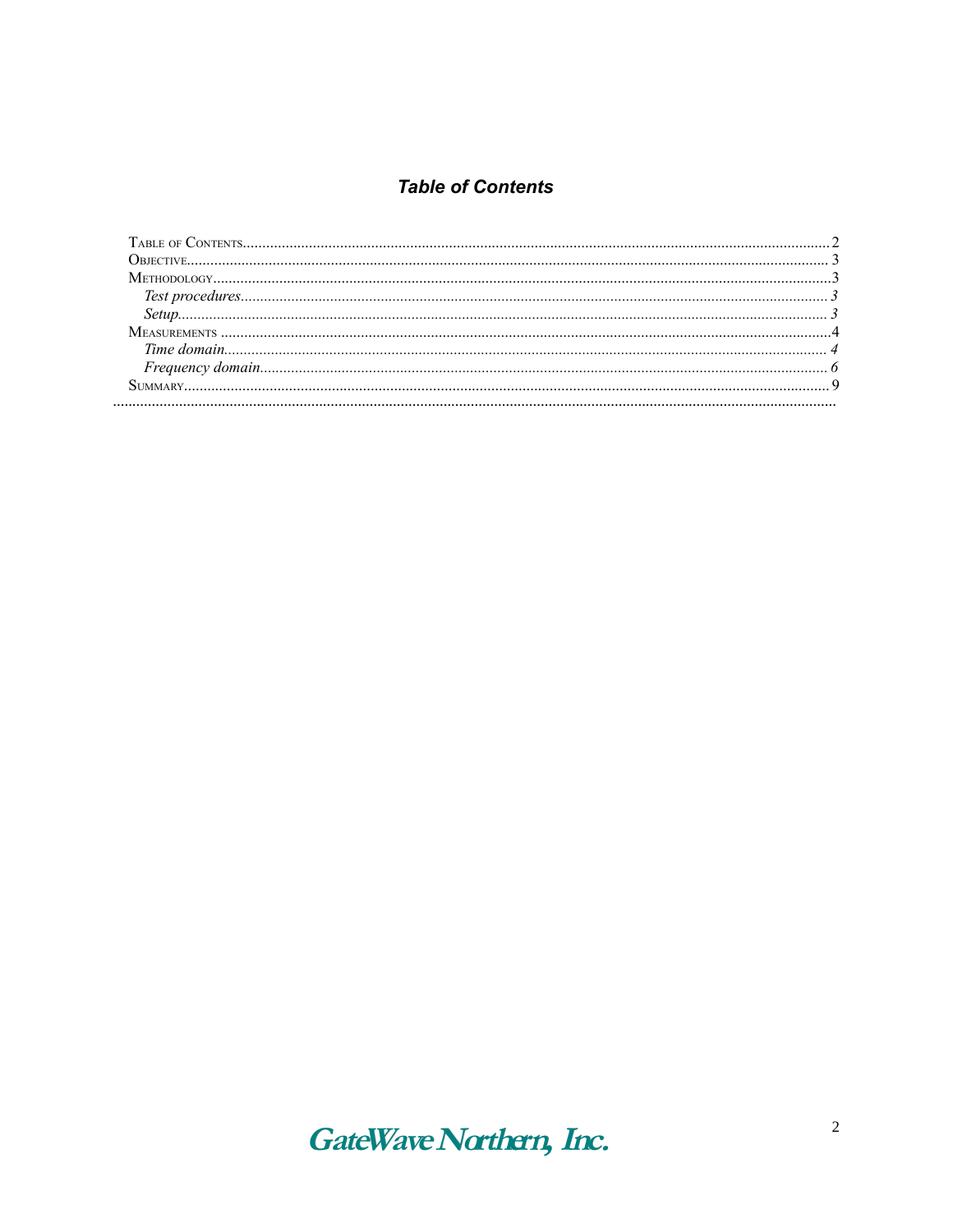# *Objective*

The objective of these measurements is to determine the RF performance of a DUT Electronics 0.047" interconnect. Measurements in both frequency and time domain form the basis for the evaluation. Parameters to be determined are S-parameters, impedance and propagation delay to 109.999 GHz.

# *Methodology*

#### **Test procedures**

Frequency domain measurements were acquired with a network analyzer (Agilent HP8510C). The instrument was calibrated up to the end of the 0.047" diameter coax probes that are part of the test fixturing. The device under test (DUT) was then mounted to the fixture and the response measured.

Time domain measurements are obtained via inverse Fourier transform from VNA tests. These measurements reveal the type of discontinuities at the interfaces plus contacts and establish bounds for digital system risetime and clock speeds.

#### **Setup**

Testing was performed with a test setup that consists of a brass plate that contains an embedded coaxial probe. The DUT is aligned and mounted to that plate. The opposite termination is also a metal plate with a coaxial probe.

The 0.047" interconnect and base plate as well as the DUT plate are then mounted in a test.

Connections to the VNA are made with high quality coaxial cables with 1mm connectors.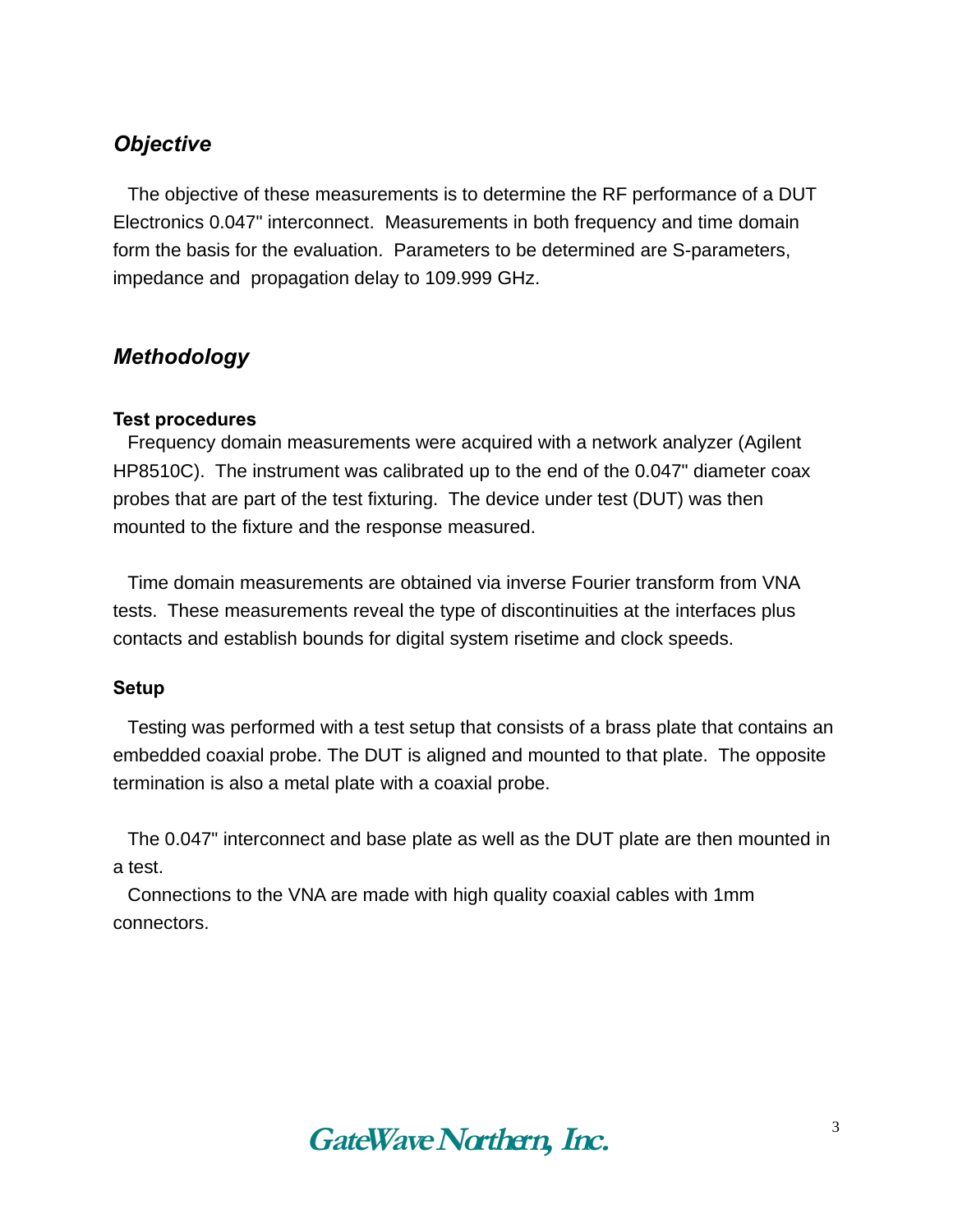## *Measurements*

#### **Time domain**



The time domain measurements will be presented first:

Figure 1 TDR measurement into a 50 Ohm probe

The thru TDR measurement shows impedance as the signal propagates through the interconnect. The peaks/dips reach an impedance of 46.8 Ohms. It should be kept in mind that the impedance recorded here is not as high or as low as actually found in the specimen because of the risetime of the time step, in this case 12.0 ps. For connections with comparable or shorter electrical lengths this does not allow the peak to reach its full height.

# **GateWave Northern, Inc***.*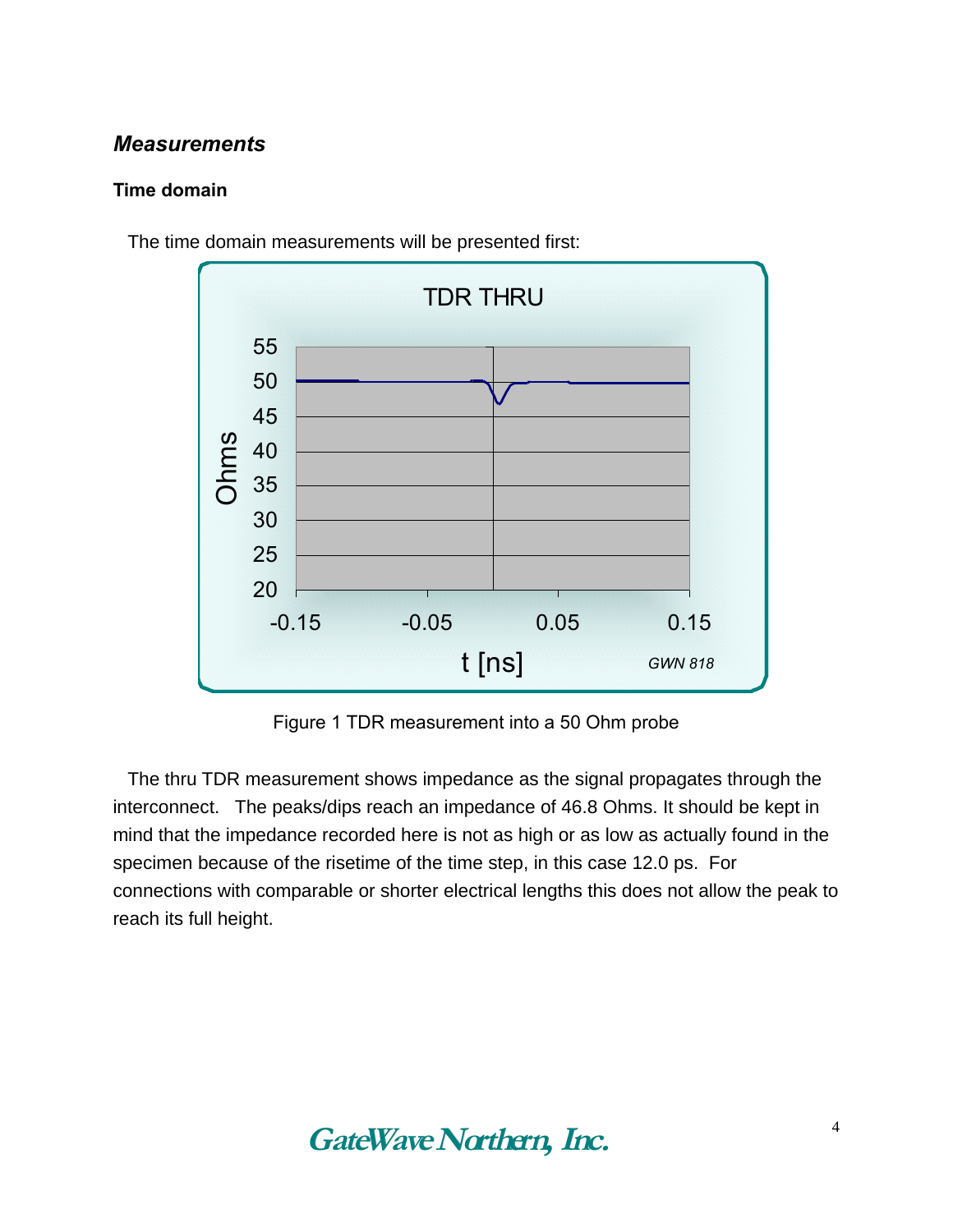The TDT performance for a step propagating through the contact arrangement was also recorded:



Figure 2 TDT measurement

The TDT measurements for transmission show an identical risetime from the pin array as the system itself (10-90% RT = 12.0 ps, system risetime is 12.0 ps). The added delay at the 50% point is 2.0 ps. There is no signal distortion. If the 20%-80% values are extracted, the risetime is only 7.5 ps.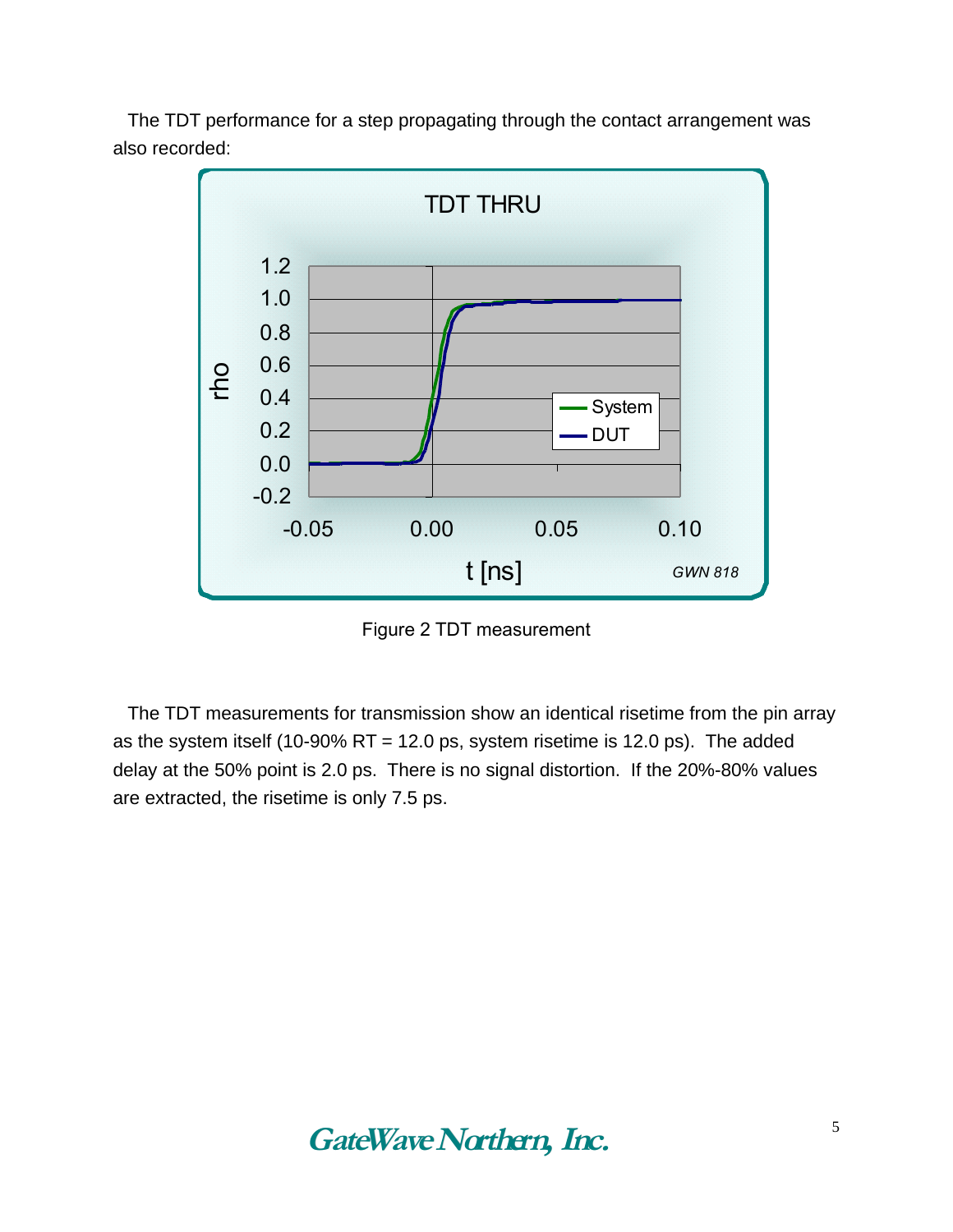### **Frequency domain**



An insertion loss measurement is shown below for frequencies up to 100 GHz:

Figure 3 Insertion loss S21 (f)

Insertion loss is less than 1 dB to 98 GHz. The 3 dB point is not reached before 103.5 GHz.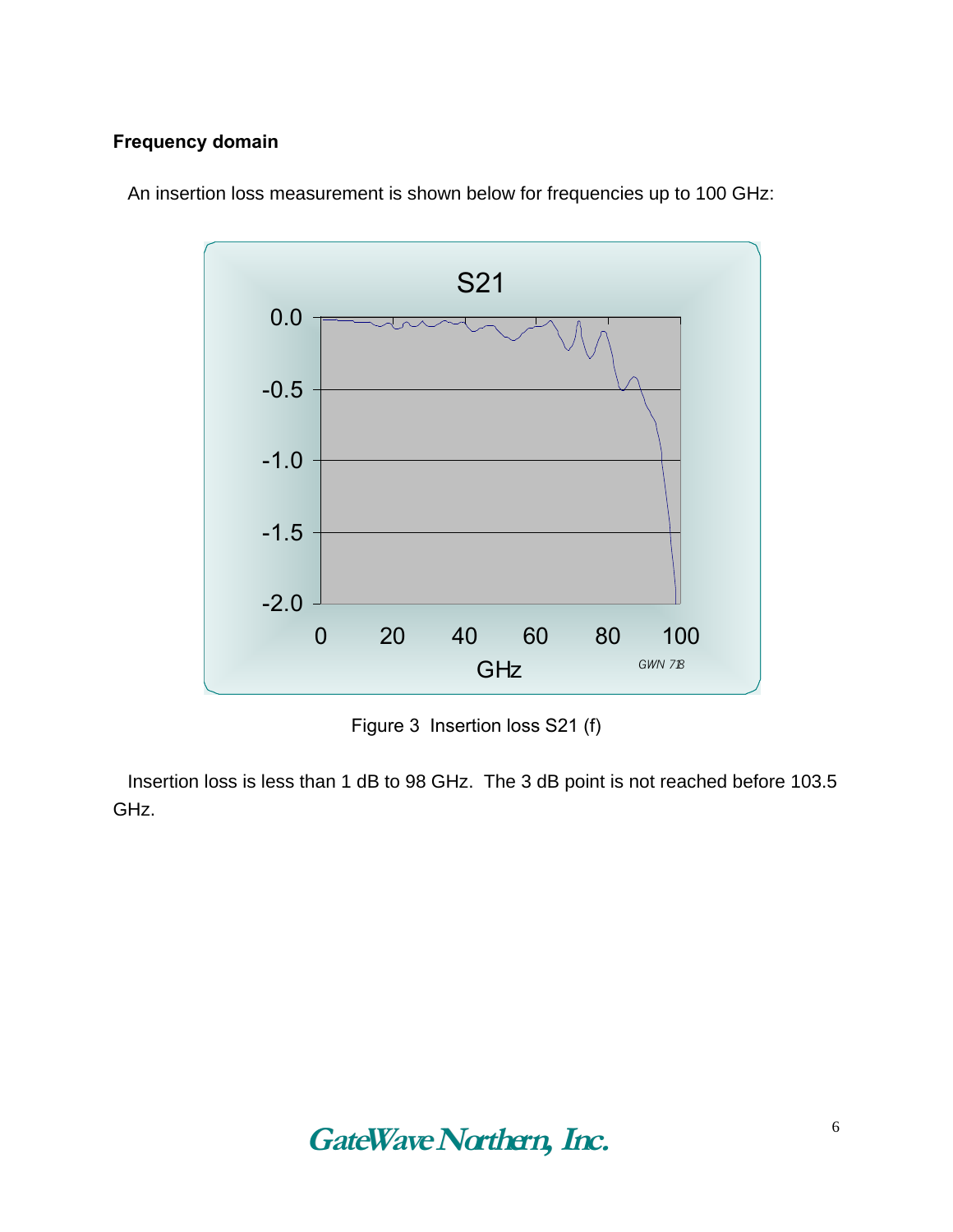

Figure 4 Smith chart for the thru measurement into a 50 Ohm probe

The Smith chart for thru measurements shows a good match at low frequencies. At higher frequencies reactive components become apparent.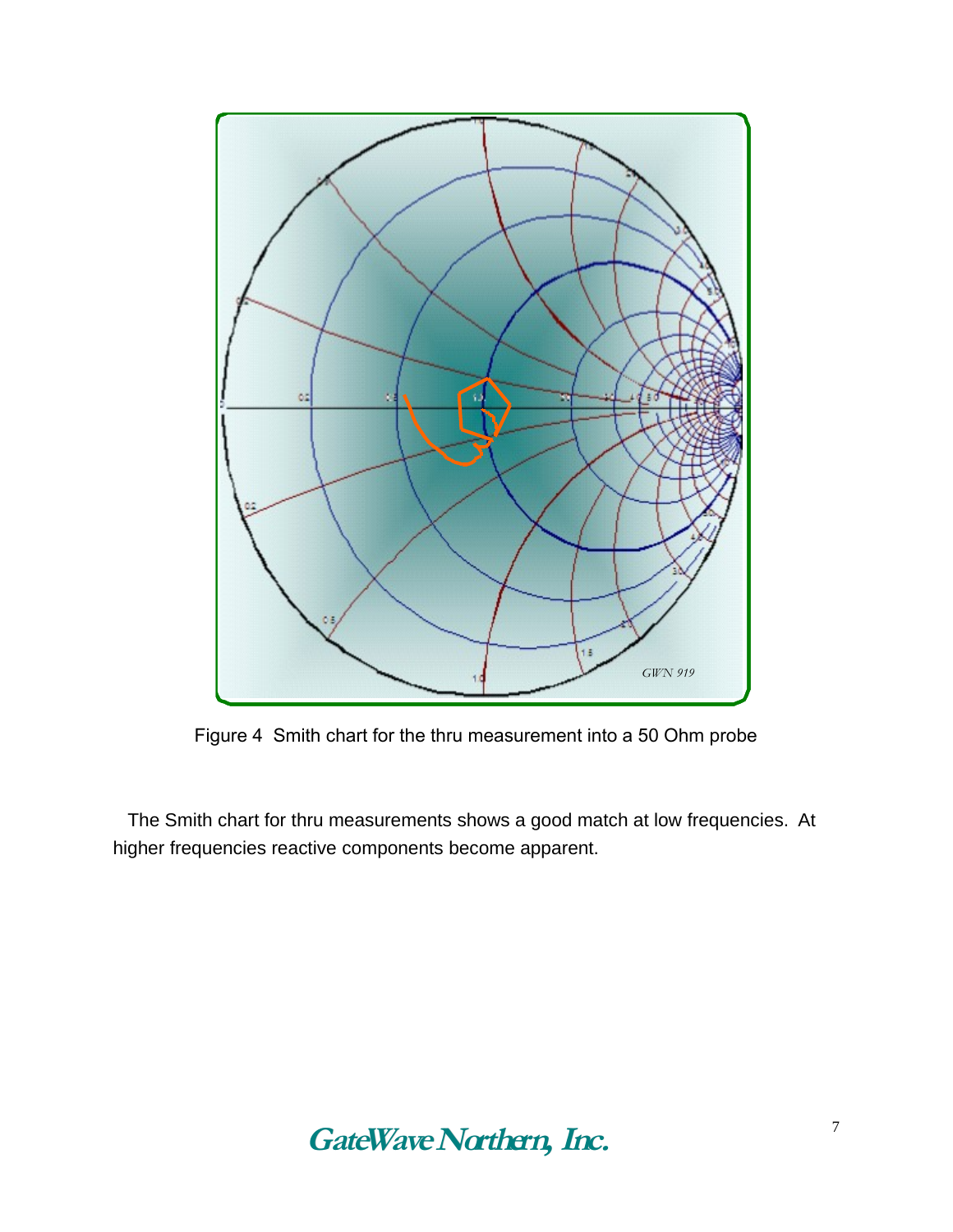

Figure 5 S11 magnitude (f) for the thru measurement into a 50 Ohm probe

Return loss reaches -20 dB at 60.4 GHz.